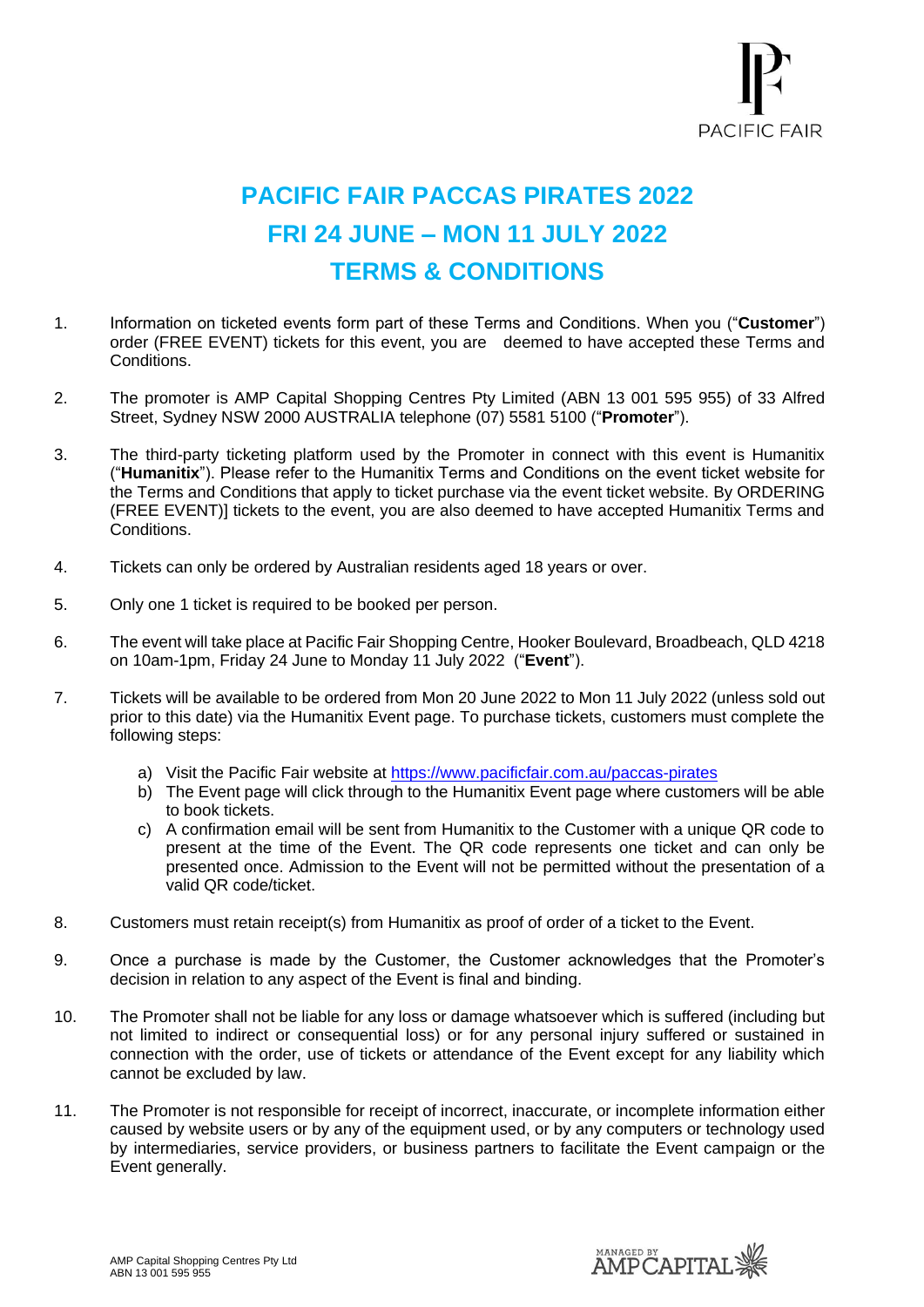

- 12. Any cost associated with accessing the centre website or Humanitix event page is the entrant's responsibility and is dependent on the internet service provider used.
- 13. By ordering a ticket and attending the Event, you acknowledge that:
	- a) you must behave in an appropriate manner at all times during the Event. The Promoter reserves the right to refuse entry to the Event if inappropriate behaviour (as determined by the Promoter in their absolute discretion) is exhibited. Any people who are noisy, drunk, threatening or unruly will be asked to leave the Event;
	- b) you must comply with all directions and rules of the Promoter during the Event, including but not limited to all safety measures and security requirements; and
	- c) cameras, audio and video recorders may be present at the Event. You consent to being filmed or photographed by the Promoter (or its representatives) and the use (including in any publication or production) of any such photo or film by the Promoter in whole or in part, and in conjunction with any words or drawings, in electronic or print form and that no compensation or remuneration will be payable for such use.
- 14. Nothing in these Terms and Conditions limits, excludes or modifies or purports to limit, exclude or modify the statutory consumer guarantees as provided under the Competition and Consumer Act, as well as any other implied warranties under the ASIC Act or similar consumer protection laws in NSW ("Non-Excludable Guarantees"). Except for any liability that cannot by law be excluded, including the Non-Excludable Guarantees, the Promoter (including its respective officers, employees and agents) is not responsible for and excludes all liability (including negligence), for any personal injury; or any loss or damage (including loss of opportunity); whether direct, indirect, special or consequential, arising in any way out of: (a) the Event generally; (b) attendance at the Event; (c) cancellation or postponement of the Event; (d) use of photographs, video or images; (e) any technical difficulties or equipment malfunction (whether or not under the Promoter's control); or (f) any theft, unauthorised access or third party interference.
- 15. The Promoter collects personal information ("**PI**") in order to conduct the Event and may, for this purpose, disclose such PI to third parties, including but not limited to agents, contractors, service providers, prize suppliers and, as required, to Australian regulatory authorities. Entry to the Event is conditional on providing this PI. The Promoter will also use and handle PI as set out in its Privacy Policy, which can be viewed at www.ampcapital.com. In addition to any use that may be outlined in the Promoter's Privacy Policy, the Promoter may, for an indefinite period, unless otherwise advised, use the PI for promotional, marketing, publicity, research and profiling purposes, including sending electronic messages or telephoning the Customer. The Privacy Policy also contains information about how Customers may opt out, access, update or correct their PI, how Australian entrants may complain about a breach of the Australian Privacy Principles or any other applicable law and how those complaints will be dealt with. All entries become the property of the Promoter. Unless otherwise indicated by the Promoter, the Promoter may disclose personal information to entities outside of Australia (see the Promoter's Privacy Policy for details).
- 16. Pacific Fair Shopping Centre may be contacted to discuss any aspect of the terms and conditions on (07) 5581 5100, [pacificfairmarketing@ampcapital.com.](mailto:pacificfairmarketing@ampcapital.com)